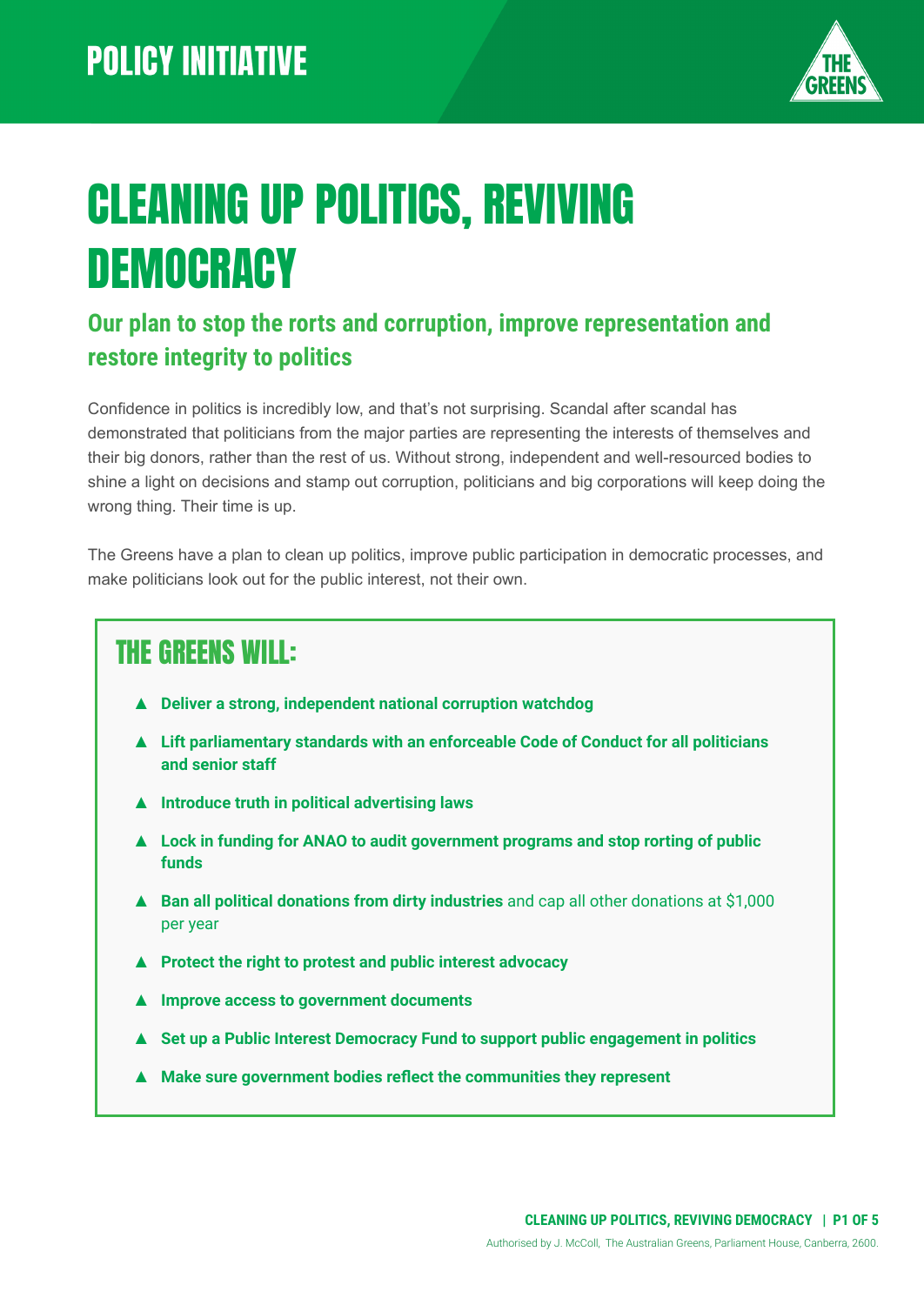

### PAYING FOR OUR PLAN

By making billionaires and big corporations pay their fair share of tax and winding back handouts to big polluters, we can build a better life for all of us.

1 in 3 big corporations pays no tax and many big corporations and billionaires send their profits offshore tax free.

The Greens will tax billionaires with a new 'billionaires tax', require big corporations making excessive profits to pay a 'corporate super-profits tax' and axe billions of dollars in handouts to the coal, oil and gas giants that are driving the climate crisis.

These measures have all been costed by the independent Parliamentary Budget Office.

When big corporations and billionaires pay their fair share, everyone can have the services they need for a better life.

### **STOPPING CORRUPTION**

After a never-ending series of scandals, people in Australia no longer trust the major parties to do what is best for the community instead of what's best for their corporate mates.

The Greens will provide \$119M to establish a strong, independent National Integrity Commission to hold politicians and public servants to account and to stop big corporations and the super rich from buying the political outcomes that favour them.

Our legislation for such a watchdog has already passed the Senate, but the Government refuses to bring the bill on for a vote in the House of Representatives - probably because they're scared of the skeletons in their closet.

Unlike the weak model proposed by the government, our corruption watchdog will:

- ▲ have a broad remit to investigate potentially corrupt behaviour and extensive investigation powers
- ▲ make politicians subject to the same investigation and enforcement powers as other public sector agencies
- $\triangle$  be able to act on tips off from the public
- ▲ be able to investigate behaviour of politicians going back 10 years
- ▲ hold public hearings, where it is in the public interest to do so
- ▲ provide strong protections for whistleblowers and journalists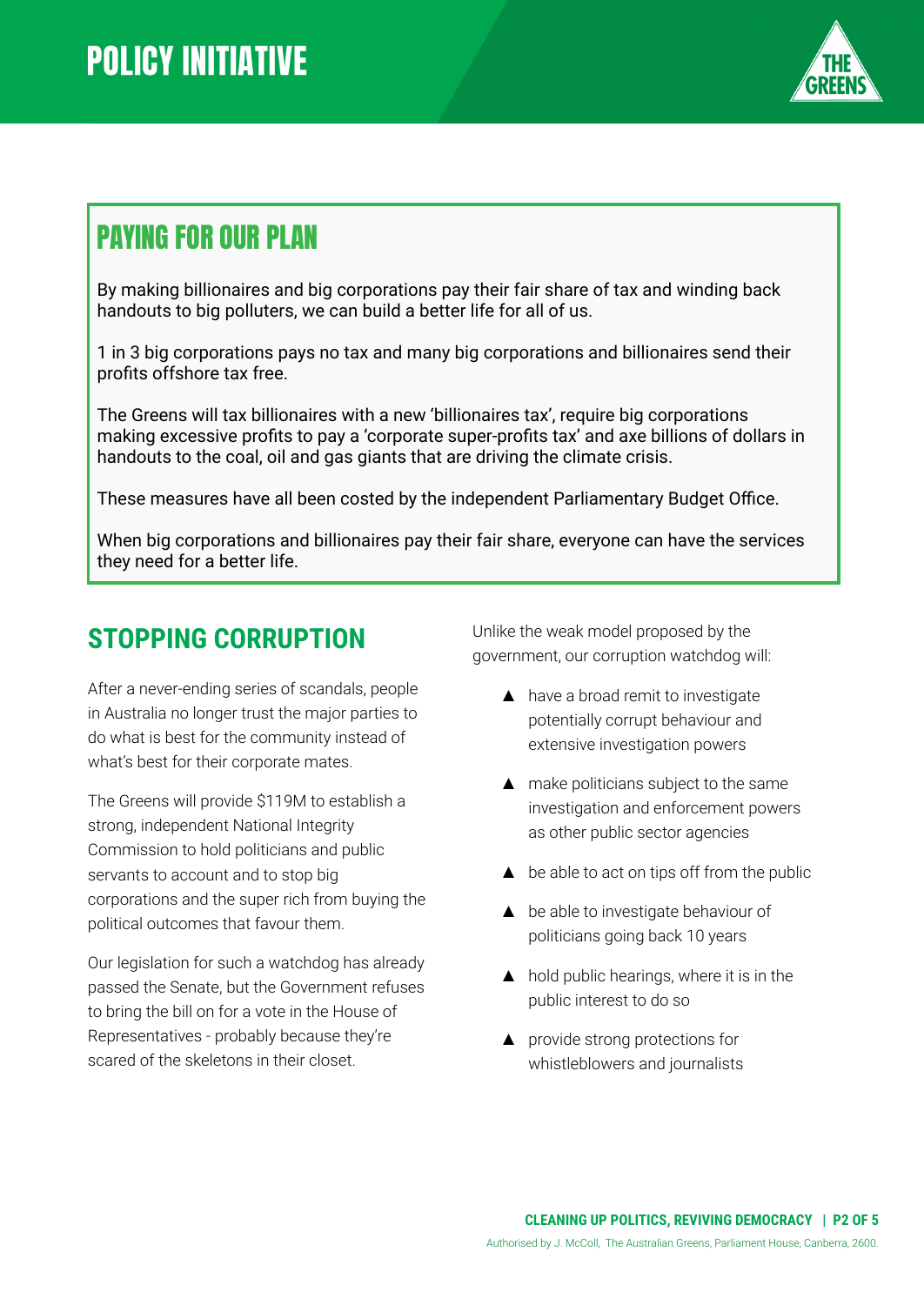

### **SHINING A LIGHT ON ELECTION SLUSH FUNDS**

Since the 2019 election, the Australian National Audit Office has revealed the unprecedented scale of rorting of government funds and grants programs to benefit the Coalition. We've seen sporting grants, commuter car park grants, public safety grants and many more going to Coalition or marginal seats to try to stitch up election outcomes.

And we've seen the government use public funds to run campaign ads (like when the Liberal party logo was emblazoned on Greg Hunt's vaccine promotion).

The Greens will end the rorting by:

- ▲ strengthening government advertising rules to prevent public funds being used to promote party political interests
- ▲ locking in funding to ensure the ANAO can audit dodgy government spending

### **LIFTING THE STANDARDS**

'Corruption' doesn't capture every misuse of power or inappropriate behaviour by public officials.

The Greens will establish a statutory code of conduct requiring all politicians and senior staff to behave respectfully, to perform their roles seriously and with care, and avoid conflicts of interest and profiting from their positions.

Compliance with the Code would be overseen by an Independent Parliamentary Standards Commission, with the support of an Independent Parliamentary Adviser to provide

confidential advice to politicians and staff who suspect the code may have been breached.

The Greens will also strengthen Register of Interests reporting obligations so politicians cannot hide their interests behind complex trust arrangements.

### **ENDING THE INFLUENCE OF POLITICAL DONATIONS**

The influence of political donors on government decisions has stopped Australia from taking strong action to address the climate crisis, respect First Nations communities, or strengthen environmental laws.

The Greens will ban *all* political donations from the mining, development, tobacco, alcohol, gambling, banking, defence and pharmaceutical industries, and cap all other donations at \$1,000 per year to ensure that governments work for the people, not the highest bidder. 1

We will also explore options to cap election spending to level the playing field for independents and small parties and prevent well-resourced parties and lobby groups skewing election outcomes by out-spending minor parties and not-for-profit advocacy groups.

### **PARLIAMENTARY SCRUTINY**

Without the ability to scrutinise legislation, instruments, and other government decisions, the Parliament cannot effectively judge the policy basis or validity of proposed laws.

<sup>&</sup>lt;sup>1</sup> See Getting Coal & Gas Money Out of Politics policy for more detail.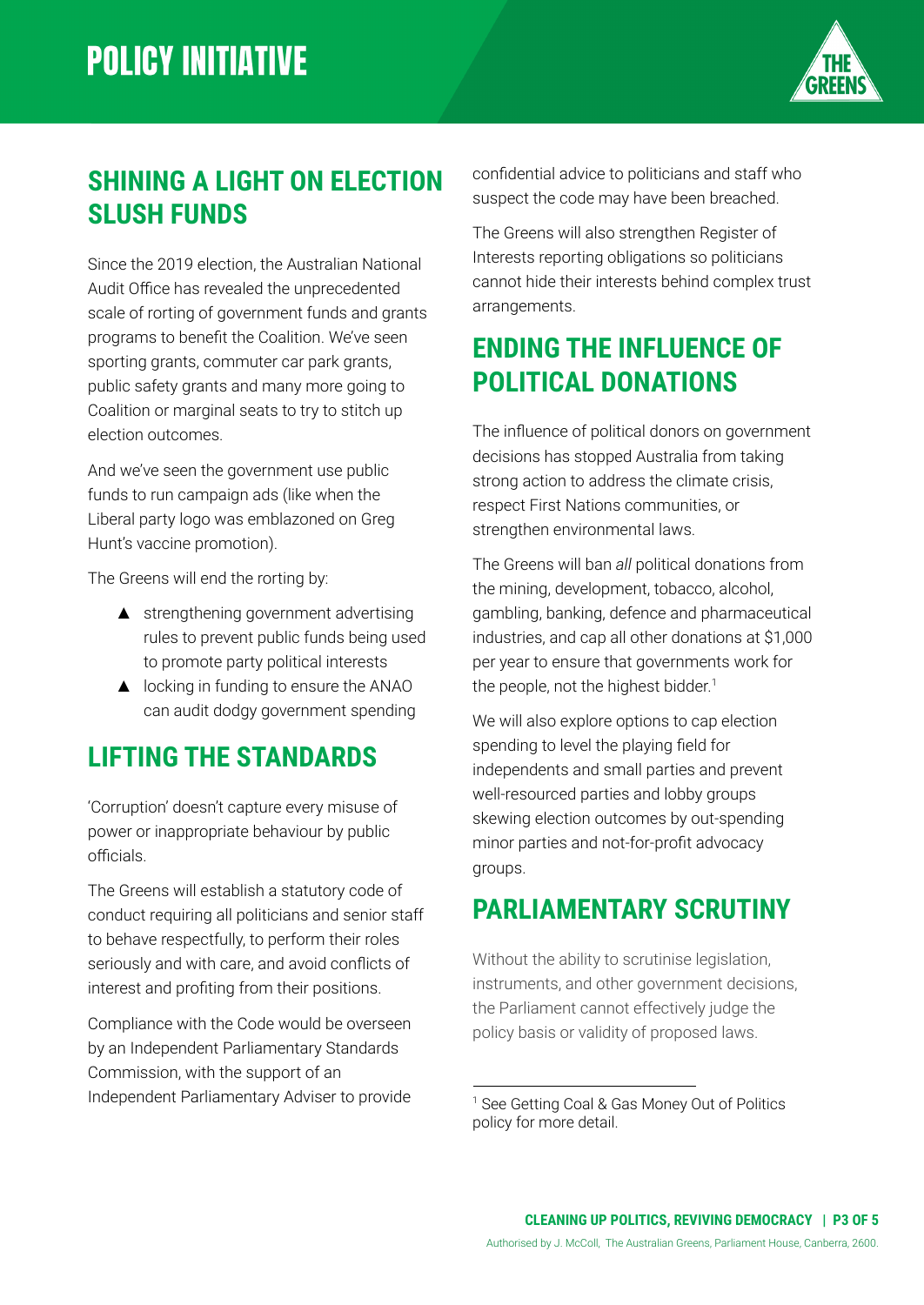## **POLICY INITIATIVE**



The Greens will continue to push back against the government's misuse of delegated legislation and National Cabinet exemptions to avoid scrutiny.

### **PROTECTING THE RIGHT TO PROTEST & ADVOCATE FOR CHANGE**

The Coalition continues to threaten charities and not-for-profit organisations that engage in political advocacy or publicly oppose government decisions.

Civil society must be supported to openly discuss, debate, and challenge policy decisions, without threats to their funding or unnecessary administrative burdens.

The Greens will defend the rights of charities and not-for-profit groups to use their funds to advocate on important social issues. We will oppose any future proposal to give the ACNC powers to deregister charities for minor offences during protest actions.

We will ensure that reforms to rules for political donations do not unduly restrict the fundraising capacity of public interest charities, and overturn recent amendments to laws regulating 'political campaigners'.

The Greens will introduce a national Charter of Rights that explicitly protects the right to protest.

### **REPRESENTATIVE VOICES**

Politics cannot work for the people without listening to their voices. Yet there is a strong

sense in the community that diverse voices are not heard in the political process.

The Greens will legislate to ensure:

- ▲ government decision-making and advisory bodies better reflect the communities they represent
- ▲ appointments to advisory bodies are merit-based
- ▲ community consultation processes are meaningful, inclusive, and reflected in final decisions.

We will establish a \$2 million Public Interest Democracy Fund, to be administered by the Department of Parliamentary Services, to support trials of innovative programs and digital platforms to increase democratic participation, including:

- ▲ citizen juries to complement Parliamentary processes on issues of public significance
- ▲ reforming question time to allow questions from the public and more robust scrutiny of government decisions
- $\triangle$  allowing petitions with more than 5,000 signatures to trigger parliamentary debate on issues.

The Greens will also work to ensure parliament better reflects the people it represents, and the diversity of the Australian community. We will:

▲ Support Constitutional reform to allow public servants and Australian citizens